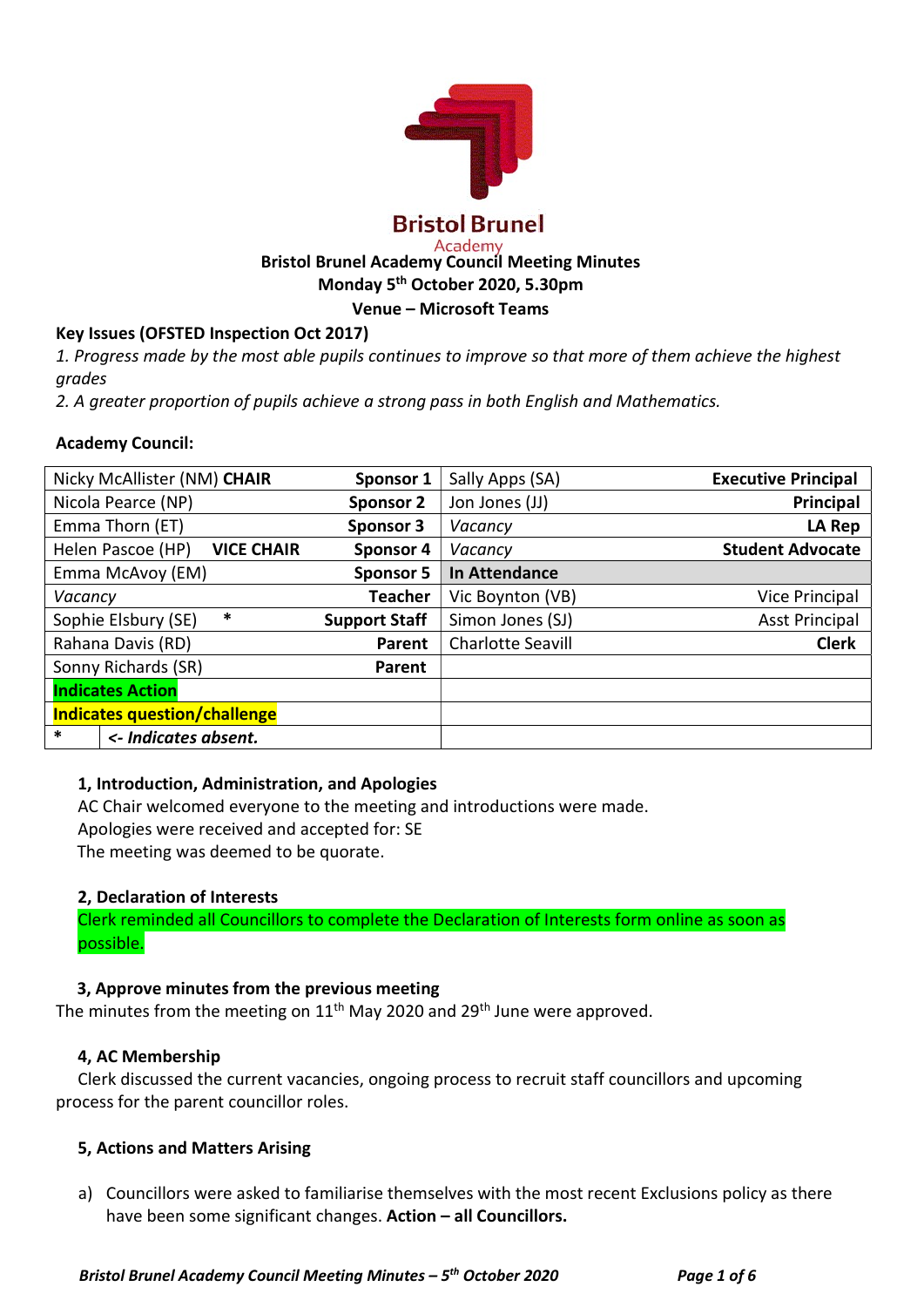# 6, 7 & Academy Council Report: including medium- and long-term plans for the Academy and The Brunel Way.

Key information that was shared at the CLF Governance Event on 19th September was discussed including key ways councillors can support the academy. This included staff and student wellbeing, looking at how children are reconnecting, quality of provision for all, ability of teachers to teach their groups, ensuring learning is sequential, meaningful and ambitious, how to measure progress and outcomes.

The CLF subcommittee for risk assessments has reviewed risk assessments for the academy; the AC was reassured that everything necessary was in place at BBA.

The Trust has provided valuable support and focus on risk assessment, the quality of education and the approach to blended learning. The focus on the here and now while keeping sight of the improvement journey has been very useful.

The council congratulated the academy on their response to having a positive case of Covid within the academy and the speed that they ensured learning was available for isolating students. The process was discussed and the subsequent in-depth study into the levels of access of home learning. The academy now has useful information by subject, type of activity and wellbeing activities with a series of actions. Live lessons have been successful and provided useful information for the future.

Councillors were thanked for the questions they submitted ahead of the meeting in response to the AC Report.

## Behaviour and Attendance

The report states that on comparison of date from last academic year to this, classroom behaviour has improved significantly and that anti-social behaviour during social times has improved, in no small part due to designated year groups and high staff presence and that FTE's are lower. Since returning to school in Term 1, given that most students have been absent from education for 6 months and had less social contact with their peers, would you not have expected behaviour to be more of a challenge, especially given some households unstructured and chaotic lives; and that children are very much out of the routine of school learning and behaviour expectations?

The academy expected a range of behaviour after so long away from school and routine and there has been some of the usual behaviour issues but behaviour at social times has improved considerably. This is likely down to the separate areas used for break and lunchtimes and separating year groups to maintain bubbles. There has also been a significant increase in staff presence both around the academy in the day (during lesson changes/break/lunch) and before and after school. The new staff structure within each year group has given the capacity needed to deal with any issues that arise. Lots of the changes made to deal with COVID are likely to remain in order to maintain these improvements. In addition, the new PLC system has been really successful.

The council provided significant challenge to the prospect of year groups being separated during social time in the long term. It was acknowledged that in the current circumstances, safety is the first priority, however, the council felt that the year groups mixed well and saw many benefits including preparing them for the wider world where people have to socialise with others of different ages.

It was confirmed that staff would continue to offer clubs and activities in mixed year groups (once current restrictions allow), that Houses are still arranged vertically so the year groups come together in House Challenges. Staff have seen significant changes to the behaviour and the types of activities that

Bristol Brunel Academy Council Meeting Minutes –  $5<sup>th</sup>$  October 2020 Page 2 of 6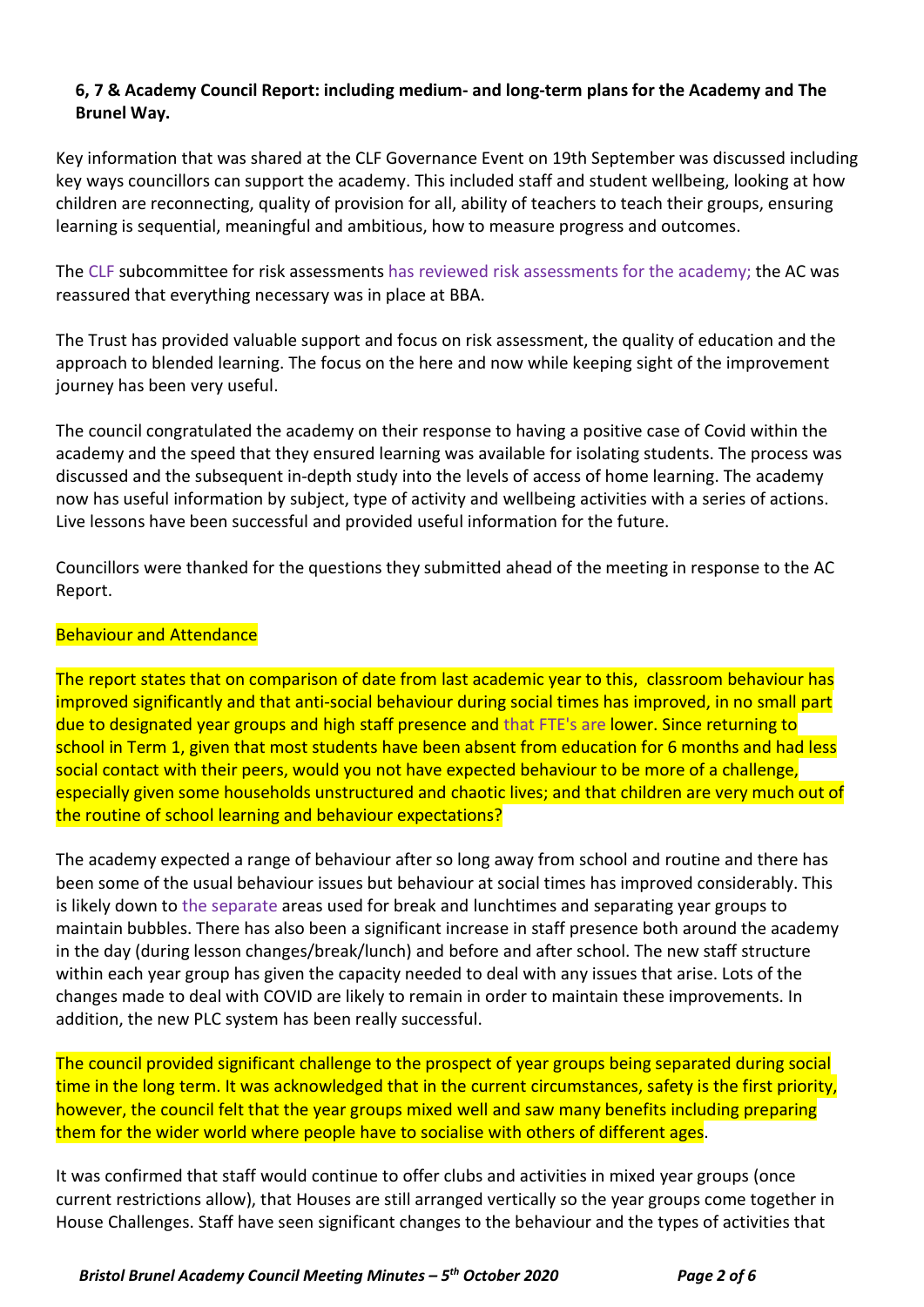students are enjoying during social times without the pressure of older students around them. Other areas of the academy that benefit from mixed year groups are peer mentoring, reading schemes and student leaders – all of which would be unaffected by the separated social times.

Re:PSHE – 'returning from lockdown' lessons. Do we have any feedback via staff from students regarding their experiences and worries and how is that informing you how best to support each other?

Staff have been listening to students during duty, learning walks and informal conversations about their experiences during lock down. This information and feedback has been added to the information collated during lockdown through wellbeing phone calls (which ranged from twice daily to fortnightly depending on students' needs). Their experiences are very varied, some really enjoyed the time while others found it very difficult. Staff are adapting their approach to PSHE and tutor times depending on the student and providing support as needed.

Re:Termly Rewards for 100% attendance. Are you still being mindful of those students who are never going to achieve 100% due to ongoing health conditions or difficult and challenging social issues? Be prepared for criticism from parents/carers in this area.

 Attendance is being tracked as normal and student who are absent because of Covid are being given an X code which doesn't affect their attendance rate. The academy continues to consider students medical or other needs in terms of their attendance.

Action: Clerk to update the glossary to include SMSC.

Re:Student support for reintegration (years 8-11) and transition (year 7). What support are you providing? What has very quickly become apparent that is required?

For Y7 transition, the academy offered targeted tours and visits for LAC or SEND students or a student whose primary school had highlighted as needing some extra support. CLF Primary schools spent half day or full day sessions in the academy having their lessons at BBA. The academy offered as much as was possible in the circumstances.

How can you ensure and monitor that literacy is strong and focused in distance learning provision? How are we supporting those with learning support to access their lessons and not fall behind their peers?

This is a challenge for the academy. One of the difficulties of distance learning is that staff are unable to provide the same type of feedback on extended writing exercises as you can in the classroom. Staff have found a significant drop in completion rates of extended writing activities – in some cases from 80% completion to under 20% completion. Solutions are being found and staff are learning all the time to improve this.

The current Y11 reported the least engagement with distance learning and appear to struggle with extended learning. What is being put in place for this cohort, especially if this group is sent home to isolate in the future?

Staff have identified significant gaps in some students learning so this is being addressed on an individual basis. Gaps increase for PP & SEND students in this cohort. This cohort also suffers with a low level of attendance so going forward, any rota or tiering system that is needed to address H&S risks, Y11 will be timetabled to be in the academy for a full timetable and the other year groups will be timetable around them. When the academy is allowed to start after school sessions and clubs then these students can be offered further targeted support. A tutoring system is being launched shortly.

Bristol Brunel Academy Council Meeting Minutes –  $5<sup>th</sup>$  October 2020 Page 3 of 6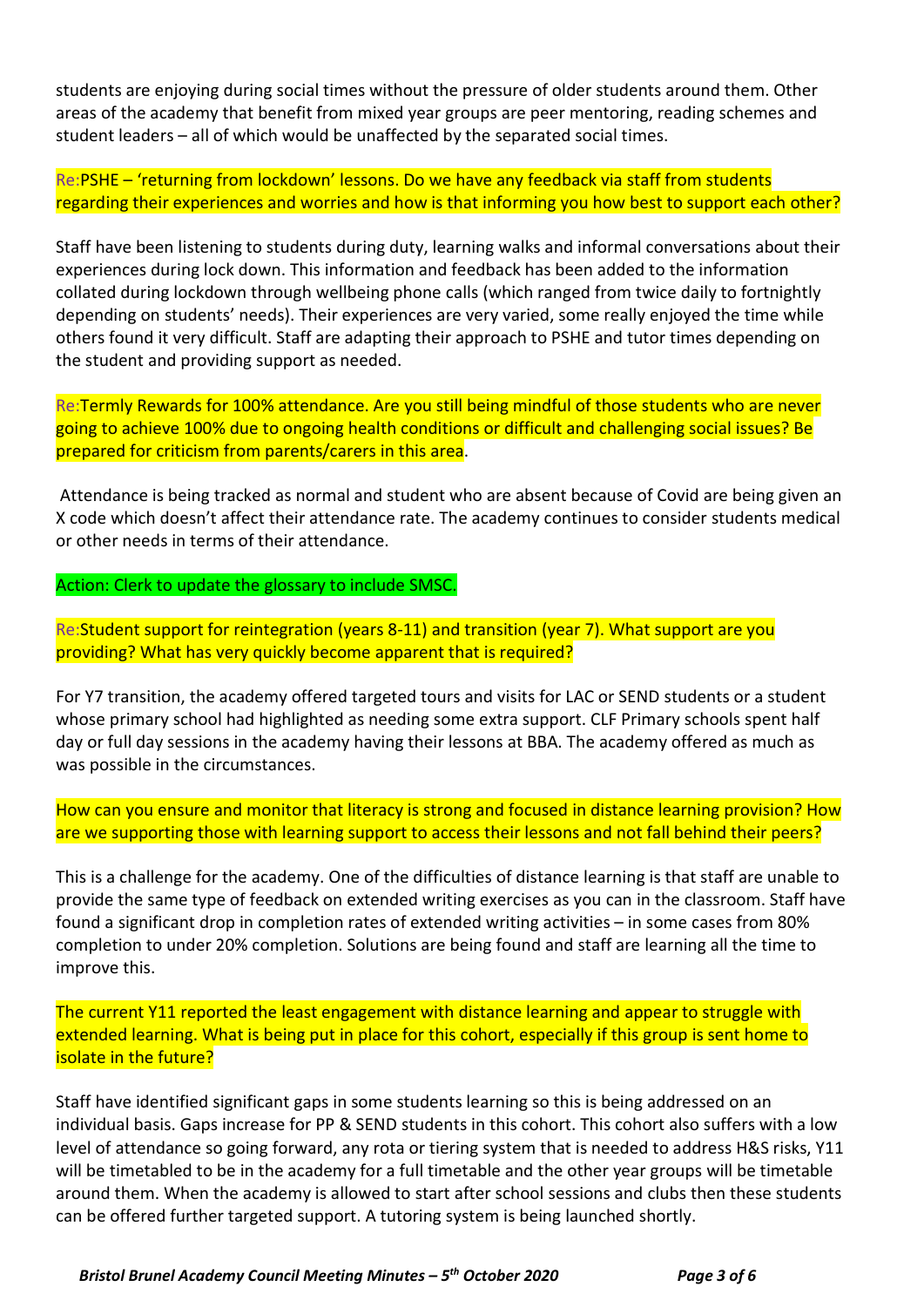Y11 have mock exams in November which staff have stressed are incredibly important as they may be the basis of any CAG needed next Summer. Y10 students are being given the same advice as their education has been and could potentially be further disrupted.

The council asked for an update on Y11 progress in the next meeting – Action Clerk

How successful is the food service delivery on site, given year groups access it in different areas at different times? Is there enough choice and portion size?

There have been challenges in serving hot food from three locations but everyone has been able to get lunch (albeit the choice may have been small on some days) but this is improving as the team get used to the new arrangements.

### Pupil Premium Funding

1. There is clearly significant work that goes into the allocation of PP funding and evaluating its impact. The strategies that are put into place are proving effective and there is a wealth of evidence to prove this. The staffing and leadership time for this is significant and is having the desired impact on this group of pupils. How do you maintain that without losing sight of the experience for a MAP or HAP nonpp girl for example? What is their experience like at the academy?

2. The PP analysis 2019-2020 states 'highly successful behaviour system' has been integral at helping achieve positive outcomes for this group. The behaviour system has changed for 2020-21, so how do you ensure that the new system is as effective for this group?

The work carried out using PP funding is having the desired effect, not only for PP students but for the whole group. The key response is to ensure quality first teaching is consistent throughout the academy. PP students are often MAP and HAP. An example of maintain a good experience for all would be 40% of the Enrichment Coordinator role being paid by PP funding but its not only PP students who get benefit from this role.

#### **Attendance**

Whilst the X codes due to covid absence are relatively low when the school is open for a year group, what is being done to get these pupils into school? What provision are they receiving at home?

Students have access to Show my Homework (when the Y8 cohort was sent home to isolate, they had work waiting for them when they arrived home in most cases). The academy received 174 laptops from the government for students to use at home if they don't have access to a device. The academy work with the students to ensure they get tested as quickly as possible and get back to school. The academy is recruiting a Distance Learning Coordinator to ensure that the distance learning provision remains a high standard going forward.

Anti-bullying

1. What are the main areas of focus from the audit that has been carried out?

Feedback from the audit is being collated and feedback will be provided shortly. Action Clerk – Add Anti-Bullying Audit feedback to the next agenda

RSE Policy

1. In the report it states that this will be available for Parental Review in October/November on school website (it is not currently there), what is the school hoping to gain from this?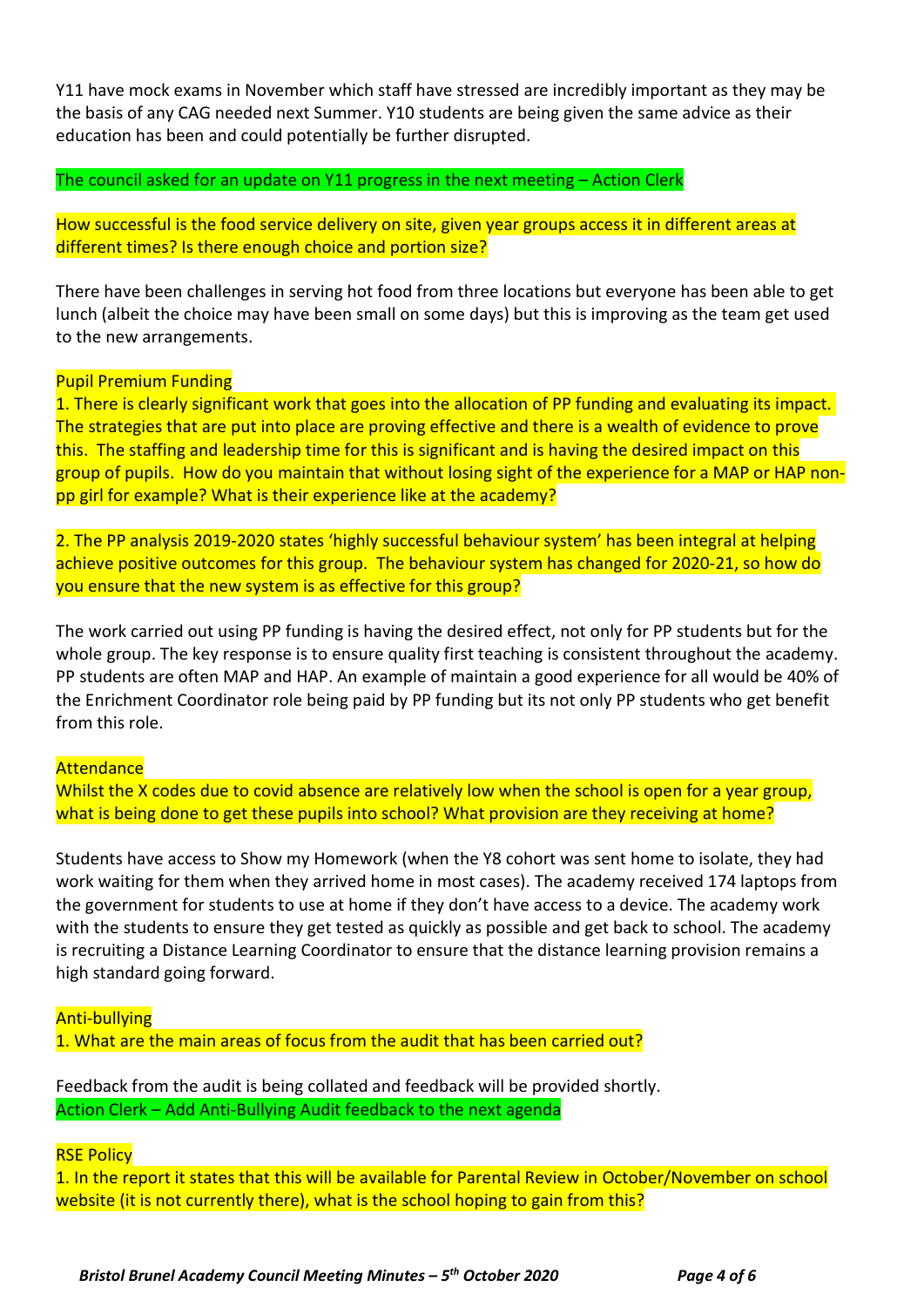2. The new guidance around RSE has removed the right for parent to withdraw their children from SRE is this likely to cause concern to any of the BBA community?

The academy has a statutory duty to gather parental input.

### **Destinations**

The Council wanted to note how impressed they are, given the circumstances, that 100% of Year 11 students (2019-20) are now in education, work or training. With all that is going on, taking the time to pause and realise that the work the school has done for each individual member of this group has put them on a path for the future - this is surely a true measure of success.

Action Principal – The council requested that the Principal pass this message of congratulations to the staff involved in securing this success for Y11 students.

#### Curriculum Intent

The Council watched a presentation outlining the academy's curriculum intent and took part in an activity to discuss what the academy wants children to achieve at BBA and what that means for the AC.

The presentation outlined how the intent is to achieve much more than just exam results. The intention is to offer a broad, enriching curriculum that links with the community.

1. This is an excellent self-promotion tool. How is this being shared with parents and the wider community?

2. The presentation discusses literacy being 'embedded in medium term plans', how do you ensure that this is being translated to action in the classroom and this is having an impact on literacy levels?

The presentation is available on the BBA website for parents and visitors to view. The Literacy Coordinator has been leading a CPD programme for staff and programme for students.

Action for all Councillors - The AC were asked to consider what the intent means for them and to respond via email.

The Council asked for further information in to how the curriculum supports Black History Month and ongoing learning about black and other cultures/histories.

Action for SJ: To provide a report outlining how and where the curriculum supports this learning.

The Council noted that the academy values the Arts and the curriculum offers a range of opportunities which are maintained throughout the academy. The offer doesn't narrow as students progress through the key stages.

The Council participated in an activity to discuss the academy's vision for 5 years time. Areas of discussion included PAN, infrastructure, Curriculum, T&L, Literacy, Community, Staff, Global situation & technology. Various stakeholders have participated in the activity so far and the AC agreed an additional meeting on 16<sup>th</sup> November to complete the activity.

Action Clerk: Make arrangements for additional meeting on 16<sup>th</sup> November.

#### 8, Safeguarding

The Safeguarding Councillor provided an update on the recent visit. The report is available to Councillors on Teams.

Bristol Brunel Academy Council Meeting Minutes –  $5<sup>th</sup>$  October 2020 Page 5 of 6